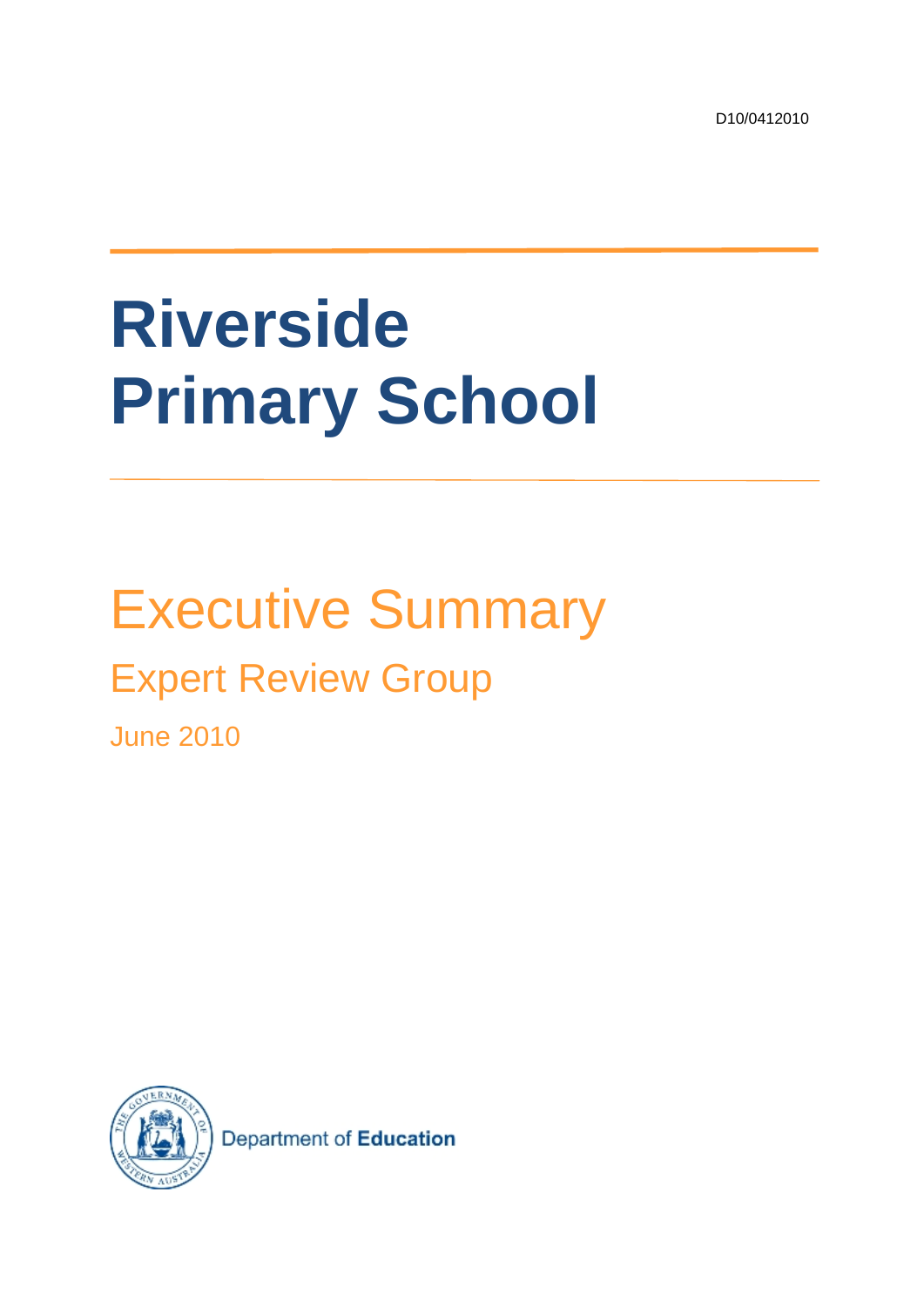## **Context**

Riverside Primary School is a Level 6 school in Mandurah enrolling some 644 students, of whom 39 are Aboriginal, from Kindergarten to Year 7.

Students are drawn from a wide catchment area, with families representing diverse social and economic backgrounds. The school has a socioeconomic index of 92.72, placing it in the State Band 2 category, and a national decile rank of 9.

Riverside Primary School was built in 1994, in the modern learning block style. Two new classroom blocks are currently being constructed under the Australian Government building program. It is on a large site, with a shared community oval.

The school offers several specialist curriculum areas: physical education, music, library, drama, Indonesian and Aboriginal language studies. It has established a number of pastoral care and environmental programs.

Riverside Learning Centre is situated on site and caters for students with disabilities. Students from the Centre are integrated into classes in the Primary School when appropriate. A combined School Council and Parents and Citizens' Association serves both schools.

# **Review methodology**

The methodology developed by the Expert Review Group incorporates three key features:

- a thorough and rigorous desktop examination of the school's performance data and assessment reports. This process identifies lines of inquiry to be pursued at the school site;
- the co-opting of additional Expert Review Group team members with specialist knowledge and skills relevant to the context of the school under review; and
- a school visit of four days duration.

Interviewees included the Principal, three deputy principals; the executive teams of Riverside Primary School and Riverside Learning Centre; 20 teachers; literacy and numeracy specialist teachers (past and present); two registrars; five education assistants; the chaplain; the Aboriginal and Islander education officer; student council representatives; student faction captains; various groups of students involved in specific programs; eight parent representatives of the School Council and Parents and Citizens' Association, including the patron of the school; members of the Environmental Committee; canteen managers; parent and community volunteers; and the relevant Director Schools.

#### **The Expert Review Group team**

| Janine Milton           | Director, Schools Review, Expert Review Group      |
|-------------------------|----------------------------------------------------|
| <b>Maxine Augustson</b> | Principal, Mount Lockyer Primary School            |
| Gavin Power             | Consultant Principal, National Partnership Program |
| <b>Steve Richards</b>   | Principal, Wirrabirra Primary School               |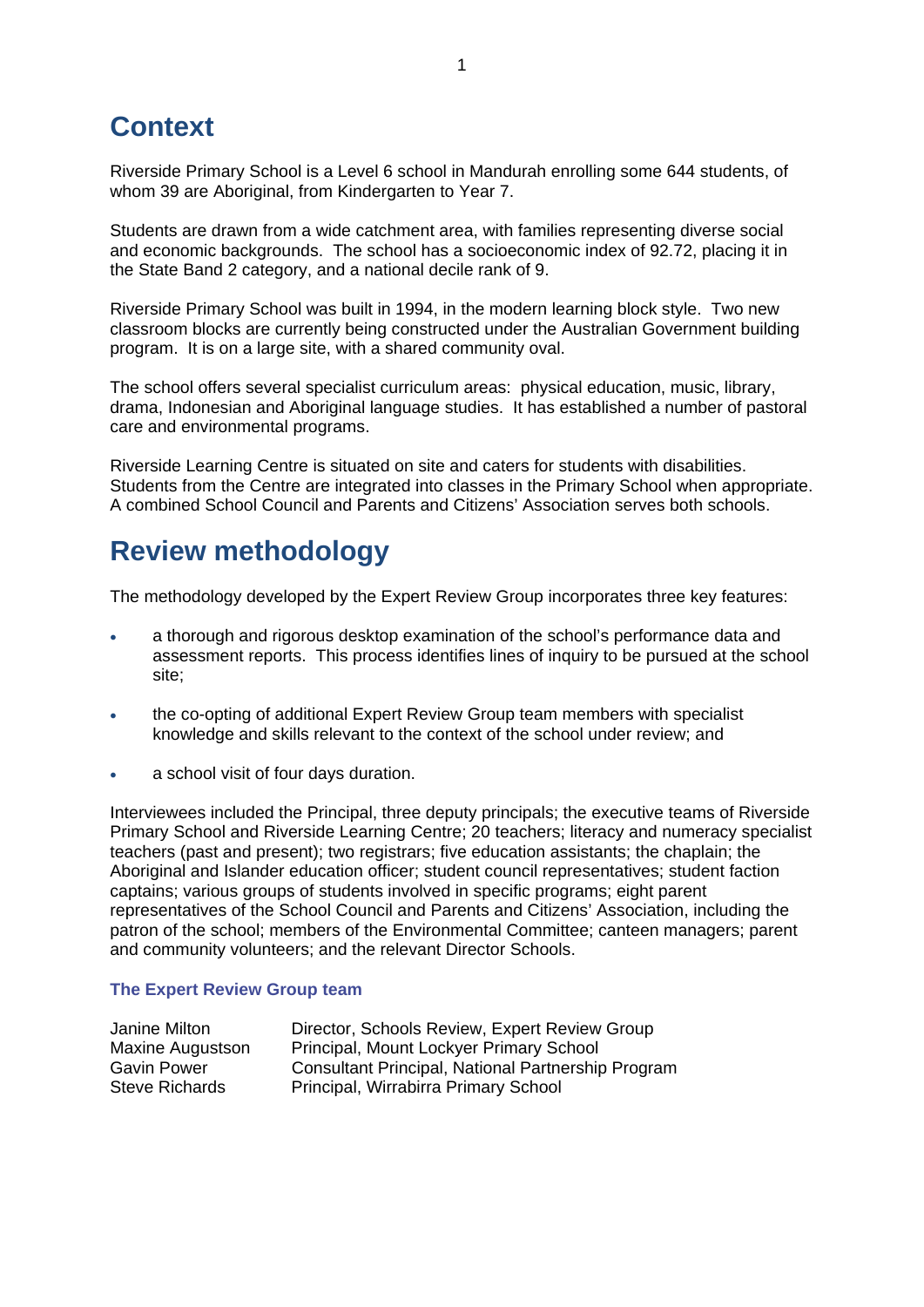### **Findings**

The Expert Review Group's major findings are as follows:

#### **1. For the past six years, student performance in literacy (especially writing) has been consistently higher than in like schools. Student performance in Year 3 is particularly strong.**

Student performance in Year 3 has been consistently above expected levels in all areas tested by the Western Australian Literacy and Numeracy Assessment (WALNA) between 2004 and 2007 and the National Assessment Program - Literacy and Numeracy (NAPLAN) in 2008 and 2009.

Student performance in Years 5 and 7 has generally been within or above expectations in literacy and in accordance with expectations in numeracy.

In 2008, the school's mean scores in 14 out of 15 tests were higher than predicted and in 2009, 11 out of 15 mean scores were higher than predicted.

Riverside Primary School had at least 10 per cent fewer students performing at or below the national minimum standards than like schools in Western Australia in all tests in Year 3 and in the majority of tests in Year 7.

There were fewer students at risk in writing and punctuation and grammar in Years 3, 5 and 7 than in like schools in Western Australia.

#### **2. Several whole-school literacy strategies are well established. Highly respected specialist teachers have supported the staff and the school over many years in implementing a range of quality programs and explicit teaching strategies.**

Employment of valued and respected specialist literacy teachers over many years has assisted teachers to embed strategies such as First Steps, reciprocal reading, repeated reading, Chunks-Investigate-Memory-Practice (CHIMP) and Reading in Bed-It's Terrific (RIB-IT) in their literacy programs.

Strong student performance in writing appears to be a result of a whole-school focus on the explicit teaching of narrative structure, paragraphing and spelling. Effective teaching, especially in the early childhood years, has established a strong foundation for literacy learning across the school.

Teachers have developed differentiated approaches, targeting the specific needs of students in their classes.

In recognition of the higher than expected student achievement in literacy, the school was a finalist in the Western Australian Literacy School of the Year Awards in 2009.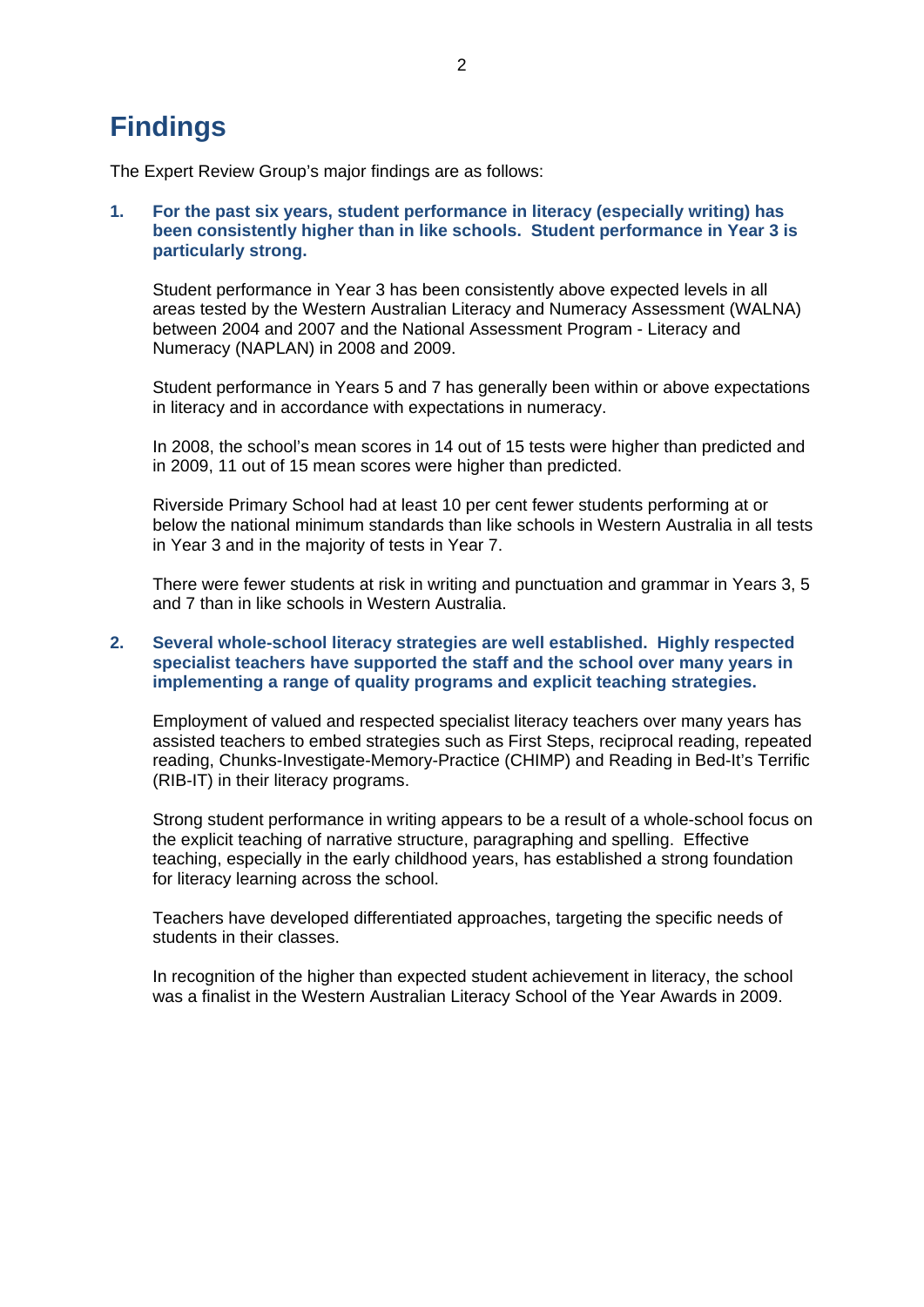**3. The school, led by a cohesive executive team, has developed a safe and supportive learning environment that is orderly, friendly, welcoming and inclusive. Proactive problem solving, the building of trust through positive relationships, structure, predictability and consistency are all key components of the school's approach. There is a school wide focus on positive rewards for good behaviour.** 

The school leadership team is very strong and cohesive, with all members being recognised by staff and parents as approachable, fair and effective leaders who contribute actively to the school's effectiveness.

They have a collective philosophy of 'enabling' - building upon the strengths of individuals, developing a responsive team and seeking innovative ways to make things happen.

School leaders are proactive in their approach, establishing programs and strategies to deal with underlying issues and problems rather than reacting to isolated incidents. Problems are tackled and resolved in a positive and progressive way. This 'can-do' attitude is a key to the success of the school.

There is a high level of trust among the members of the executive team and between the executive team and staff.

All members of the executive team play an active role in ensuring that the learning environment is calm and orderly and the pastoral care of students is maintained, enabling staff to focus on teaching and learning.

They are in the playground before and after school and during all breaks. This enables them to model positive behaviour, provide greater supervision, take a more active role in play based activities and establish stronger connections with students and their families.

#### **4. A significant number of programs are in place to address student engagement, alienation, remediation and emotional issues. In combination with whole-school pastoral care processes, they provide an effective 'wraparound' support for students at risk.**

Riverside Primary School is recognised for its strong pastoral care focus, which extends to and includes families and the community.

The school has been proactive in seeking funds and staff to support initiatives such as the Song Room (providing drama and drumbeat programs), the chaplaincy, the Rainbows, the Breakfast Club, the environmental program, Repeated Reading and one-on-one literacy support.

Effective training and use of education assistants, parents and volunteers to provide structured and purposeful literacy intervention is extremely beneficial to students at risk.

Key staff and a number of community volunteers have mentoring roles with specific students. The development of ongoing, respectful relationships between mentors and students is extremely beneficial.

Students state that they feel safe, well supported and cared for by the school and its staff. They comment that it is a friendly school where teachers make learning fun.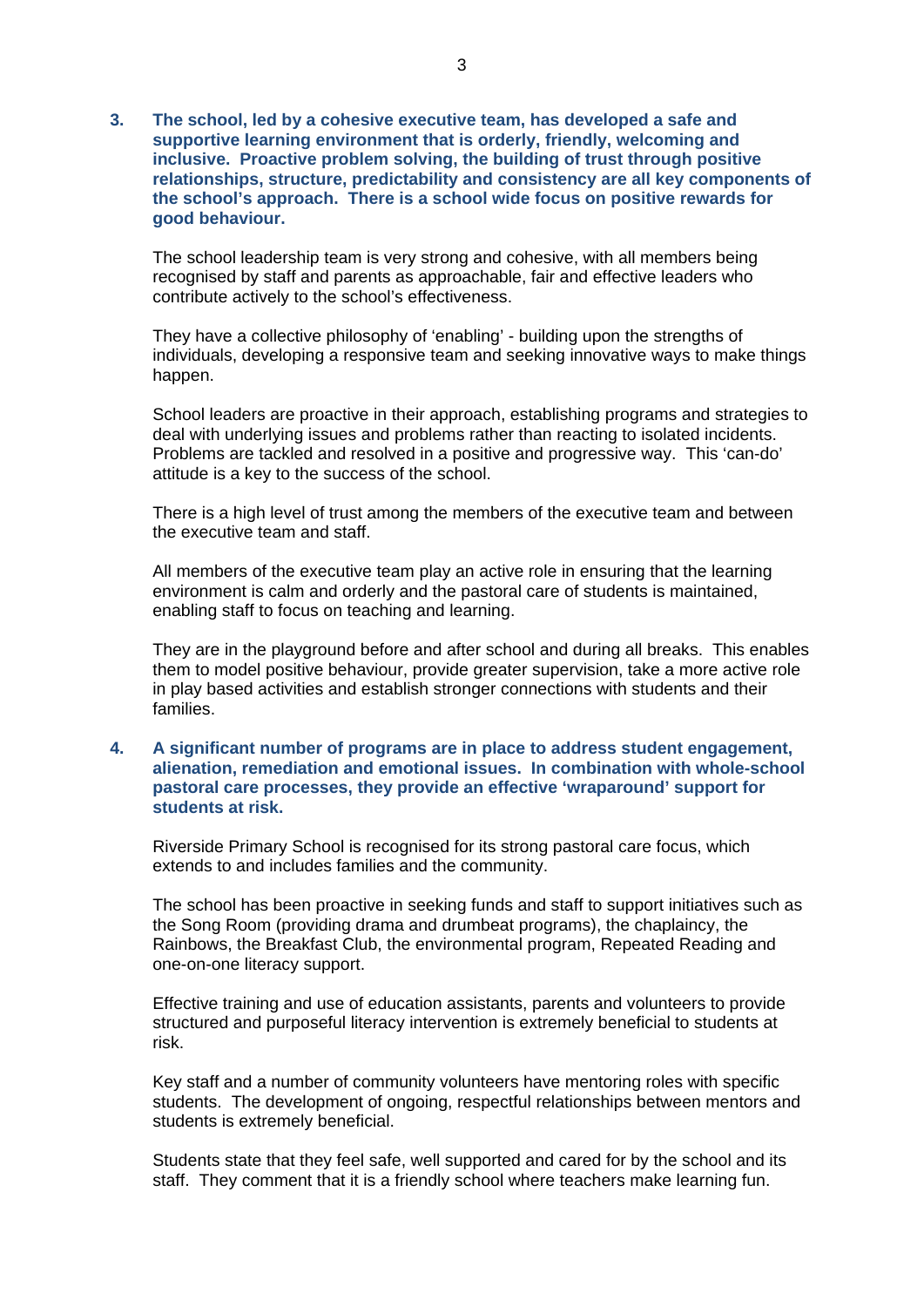**5. The school has a critical mass of good teachers. They develop positive learning environments through effective, relevant and appropriate teaching and classroom management practices, thus facilitating targeted and individualised intervention and support for students.** 

Many teachers have remained at the school for a number of years. They demonstrate that they genuinely care for students, have high expectations of them and have a strong collective ethos that seeks to provide the most supportive and appropriate educational environment possible.

Programs offering small group and individualised support for students at risk are a feature of the school. This is particularly evident in literacy, where trained education assistants and parent helpers provide structured daily support in reading. Students value this approach and state that it provides a personalised safety net.

Classrooms are generally vibrant, stimulating and well managed learning environments. Student engagement and motivation are high.

Many teachers demonstrate effective class management strategies, implementing appropriate pedagogy and curriculum that actively engages students.

The management of disruptive students (through collegiate support, buddy classrooms and support from school administrative staff) reduces the impact of their behaviour on the learning of other students.

Students state that their teachers are caring and effective. They generally enjoy learning and find the activity based approach and differentiated support make lessons enjoyable and motivating.

#### **6. A strong and supportive professional culture has been developed in the school over many years. Teaching and non-teaching staff willingly share with colleagues and take on additional roles and responsibilities that enhance the engagement and learning of students.**

Positive relationships are actively developed by staff at all levels. This has built a culture of trust and sharing that encourages people to make extra efforts to maintain the extensive suite of programs for students.

Staff volunteer to undertake additional roles and responsibilities as they appreciate the positive impact this will have on students.

Leadership is dispersed through the school, with many teachers and education assistants demonstrating effective and progressive leadership of projects and programs.

Tasks are delegated to staff with clear role statements and expectations, appropriate supervision and support, and abundant praise.

Teachers share programs and ideas willingly, demonstrating a very committed, supportive and professional approach.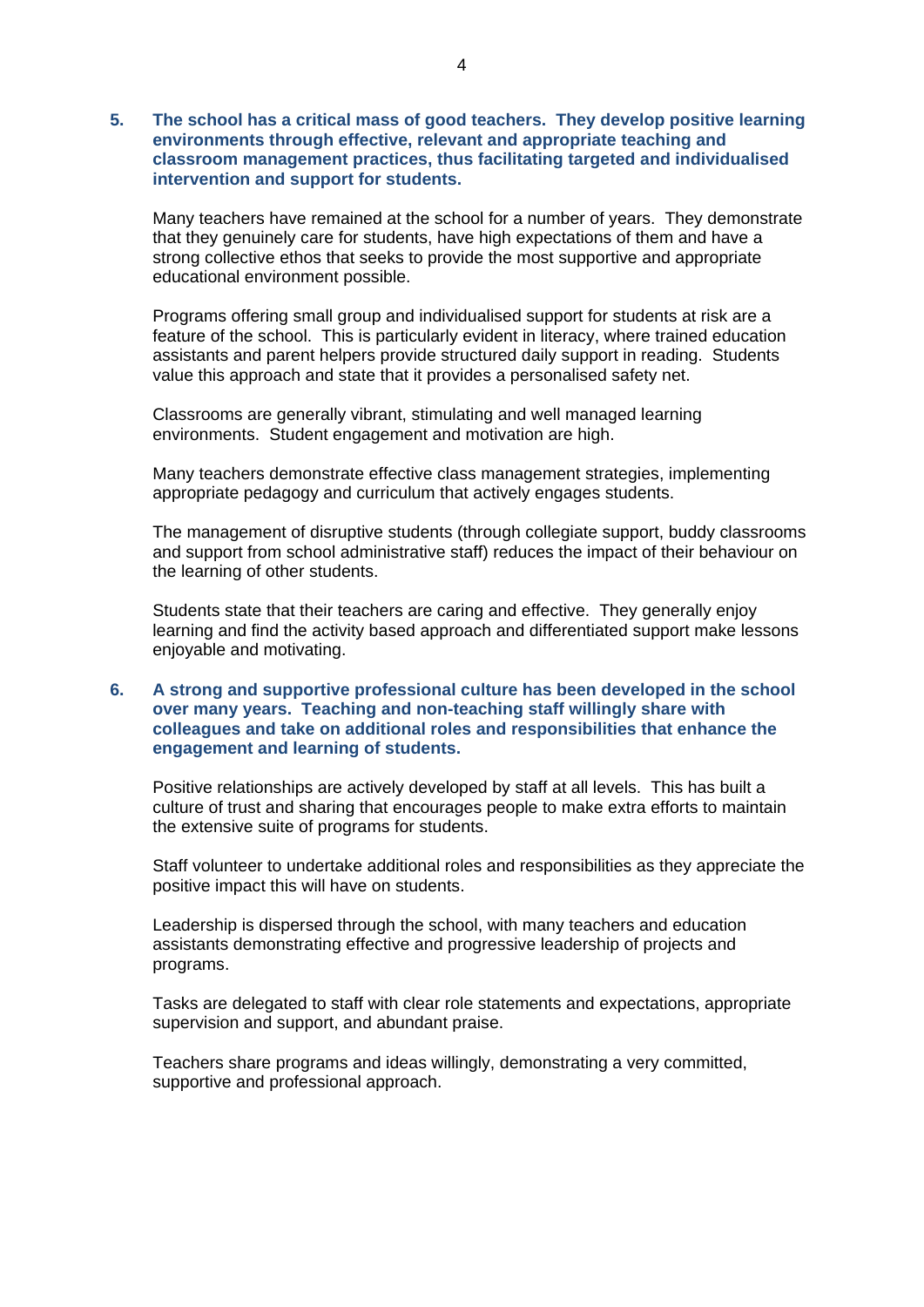#### **7. Staff, students, parents and community members value and take pride in the school. Effective communication and the development of positive partnerships with families and the community have created a strong school identity and sense of belonging.**

Riverside Primary School is well regarded by parents and community members. They appreciate the 'personal touch' from school leaders and staff and describe it as being a very family friendly school.

The commitment of the executive team and staff to developing and maintaining strong, positive relationships with students, parents, community members and colleagues underpins the successful culture in the school.

Proactive communication processes ensure that staff, students and parents are well informed about forthcoming events. School leaders model mutual respect and care in verbal communication with staff and students.

The staff, students and community show pride in the school's facilities. The incidence of vandalism and graffiti is low.

The school is seen as a friendly, community oriented place that cares for the environment and the people within it.

#### **8. The school is well organised and well resourced. Resources are innovatively accessed and strategically and flexibly used to optimise student learning.**

The school is well resourced with staff, finances, facilities and information and communications technology infrastructure.

It has sound financial, physical and human resources management practices.

Staff state that they have access to adequate resources and the purchasing of required resources is effective and efficient.

The school library is extremely well resourced, with books, teaching resources, computers and other information and communications technology equipment. Its central location and effective staffing make it a learning hub for the school.

Effective human resource management processes are in place to maximise the strengths of staff and cater effectively for identified student needs. Flexibility is maintained through strategic and proactive staff deployment.

The school buildings and grounds are purposely developed to engender school pride, shared ownership and a feeling of community. Facilities are well maintained and utilised. A high standard of equipment is apparent in the school's playgrounds.